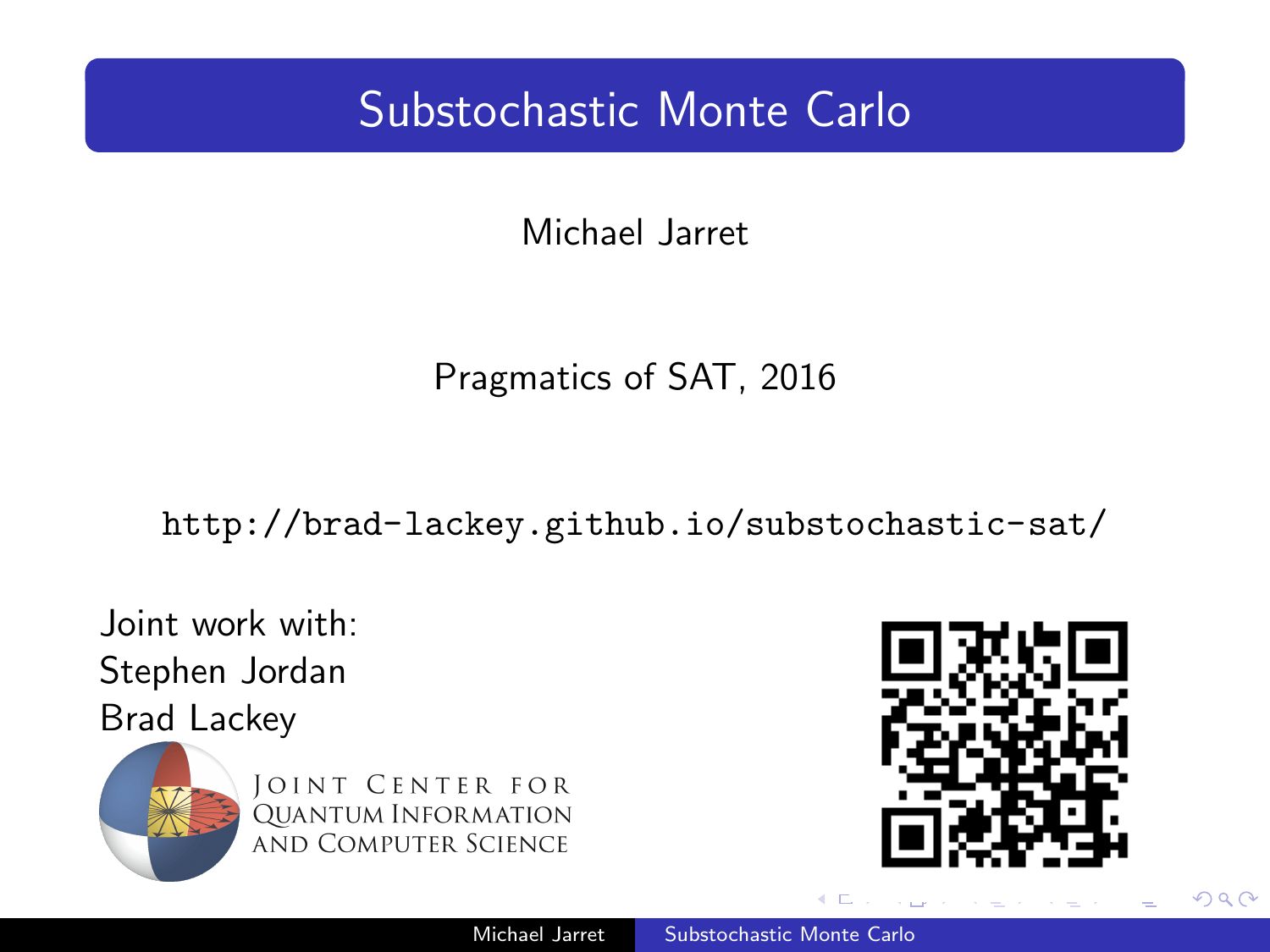What is it? SSMC is an optimization algorithm intended to simulate the quantum adiabatic algorithm.

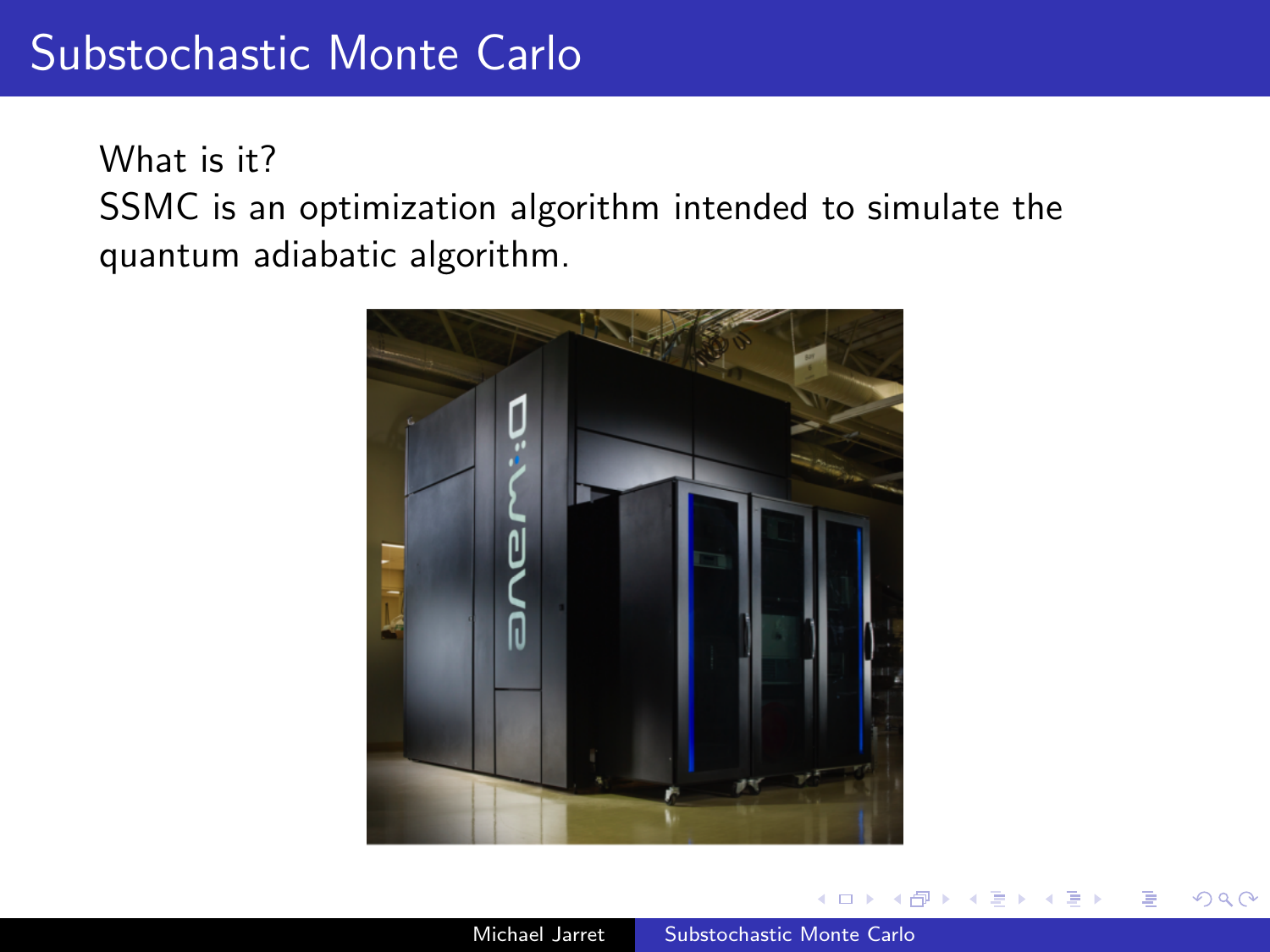## Substochastic Monte Carlo

Not that unfamiliar. Mix an appropriate amount of dynamics with a cost function with a time-dependent parameter s.

 $H(s) = a(s)L + b(s)W$ 

 $L =$  bit flips (random walk on hypercube)  $W = \text{cost function}$  (number of unsatisfied clauses)

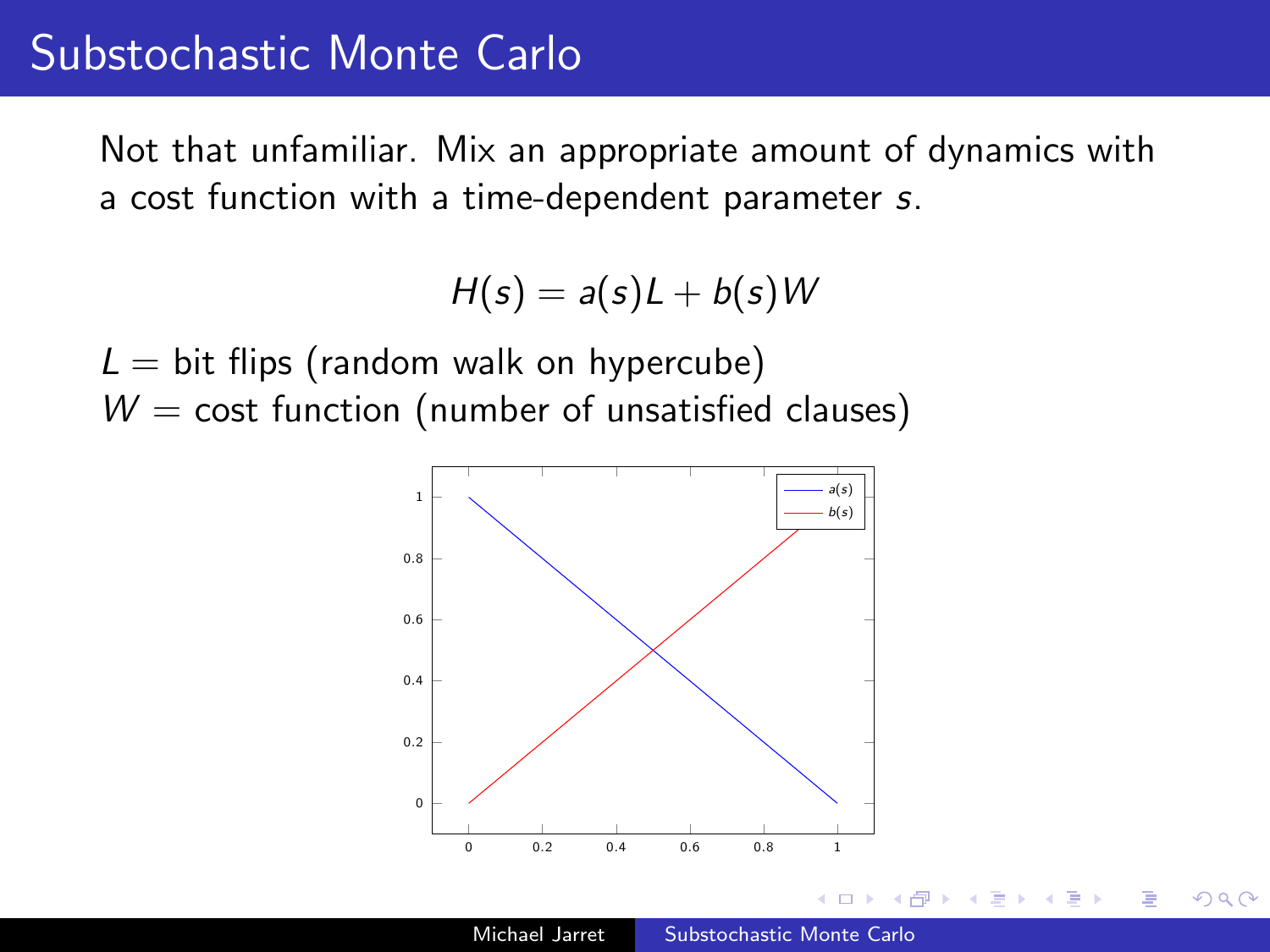We look at the continuous time algorithm described by

$$
\frac{d\vec{p}}{ds}=-TH(s)\vec{p}.
$$

 $H(s)$  describes a (substochasic) Markov process. Because the total number of walkers  $\|p\|_1$  decreases in time, we let the walkers give birth to renormalize the distribution.

At a given time step s each walker

- flips a random bit,
- does nothing,
- $\bullet$  gives birth,
- o or dies

with probabilities given by the substochastic process at s.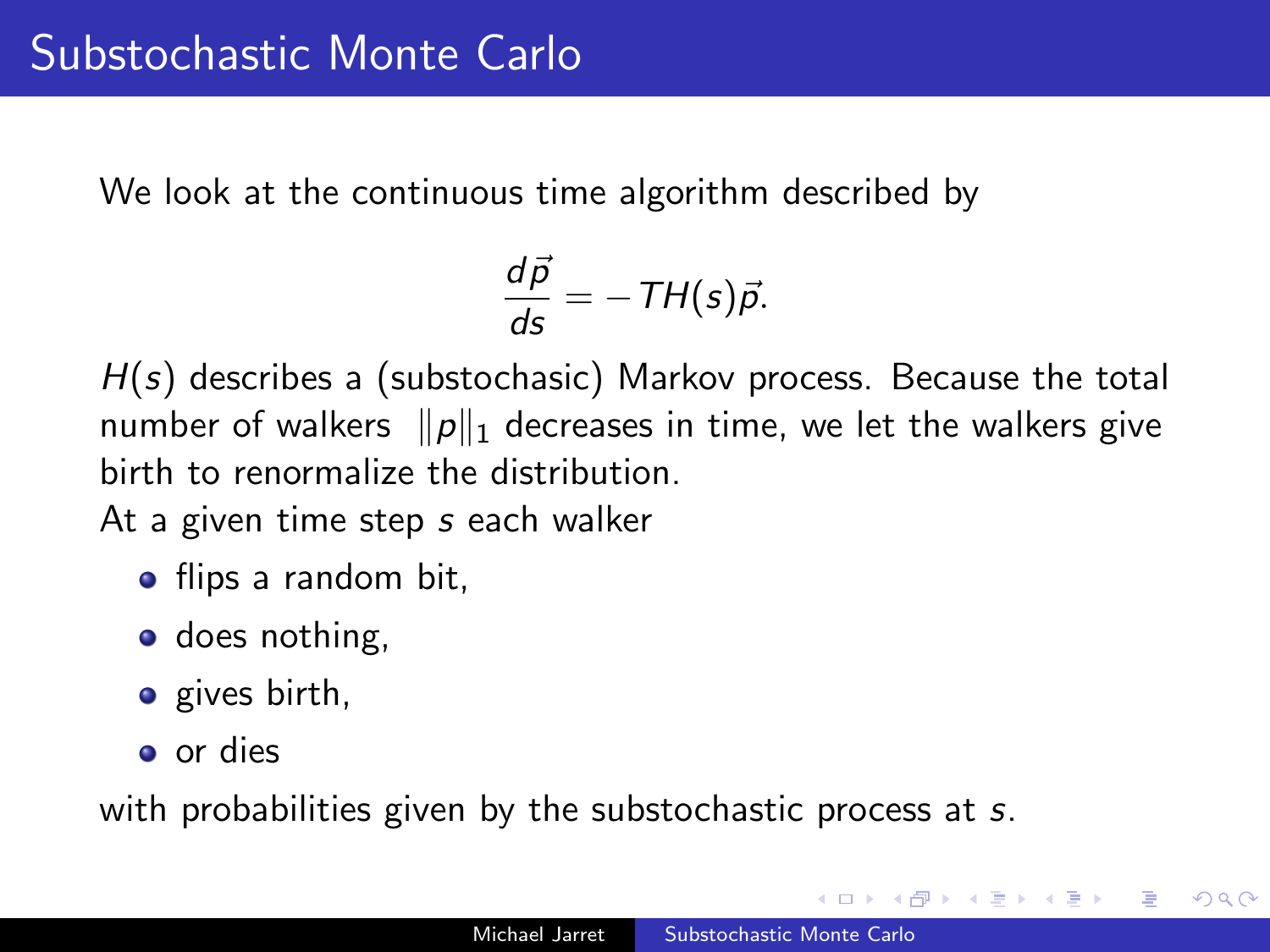Why do we expect this to solve a SAT problem?

 $299$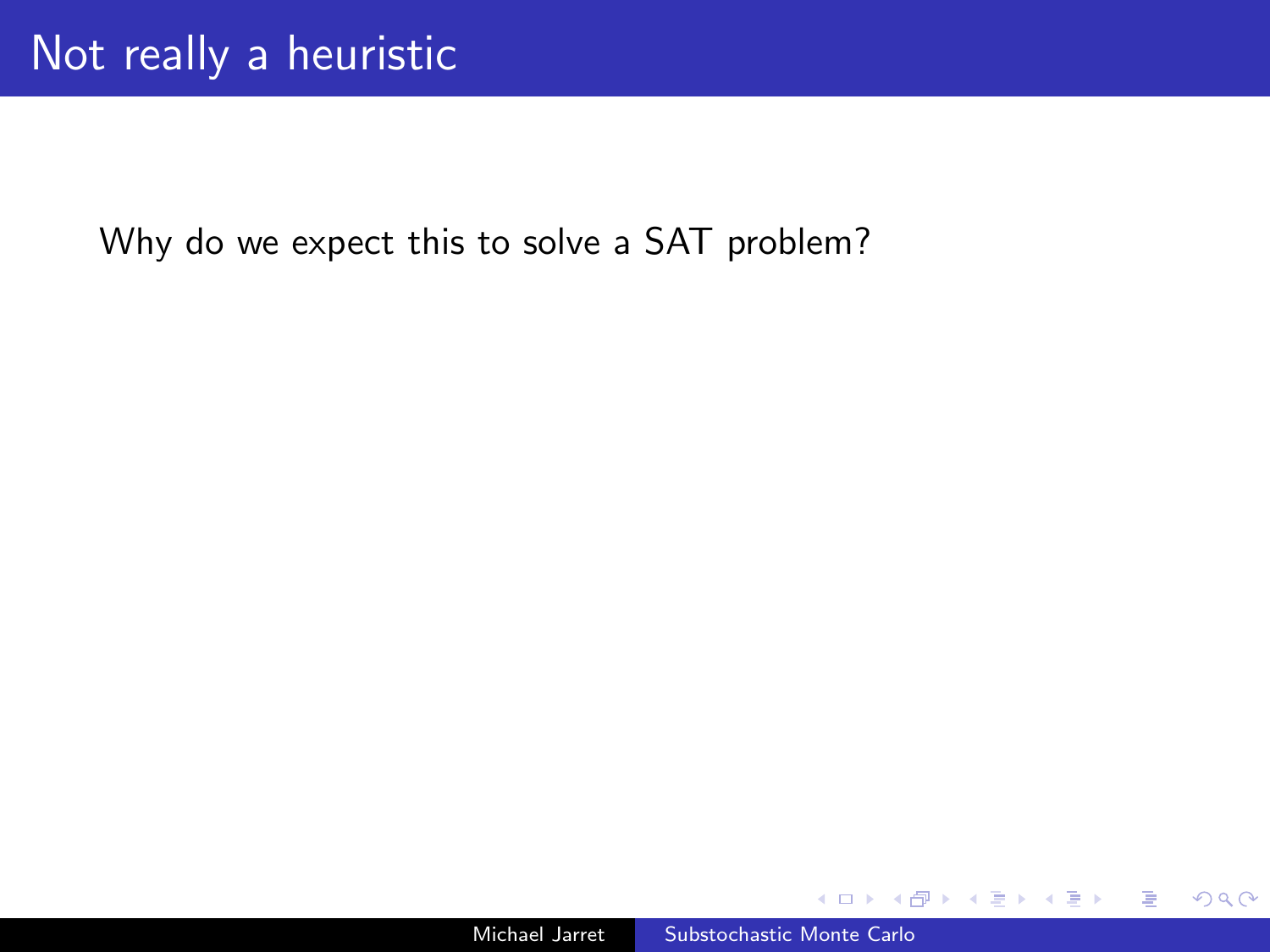Why do we expect this to solve a SAT problem?

- **1** An adiabatic theorem says that if we initially distribute our walkers according to a known distribution we can vary the process to always remain in the lowest energy configuration. (We choose this configuration to solve the optimization problem.)
- **2** Similar flavor to simulated annealing, but we have an easier time "tunneling"
- <sup>3</sup> Converges to "go-with-the-winners" in one limit (Aldous and Vazirani, FOCS, 1994)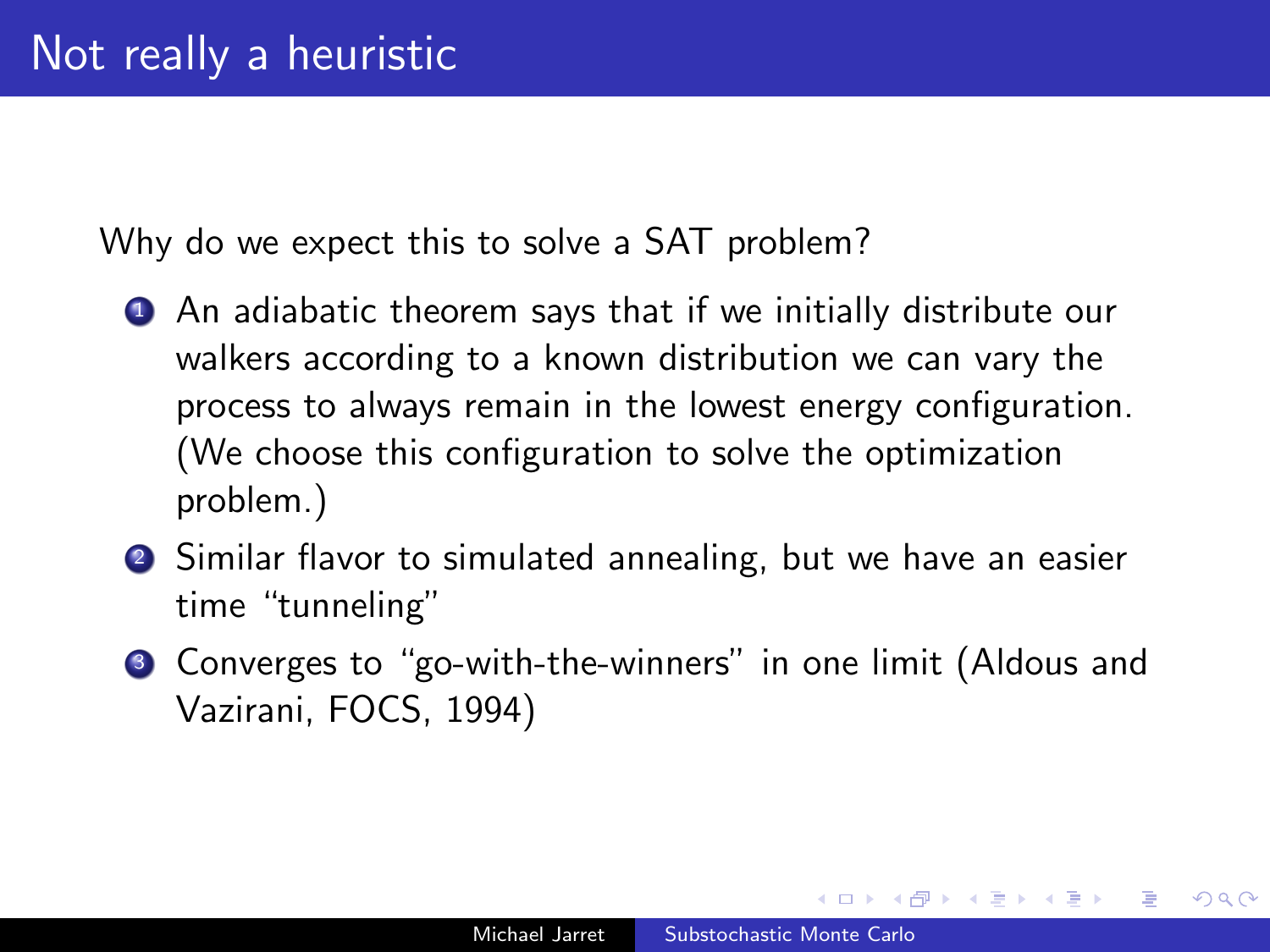- **1** Run with a population of 16 walkers
- <sup>2</sup> Experimentally determined runtime T
- <sup>3</sup> Maximally allowed step size while preserving substochasticity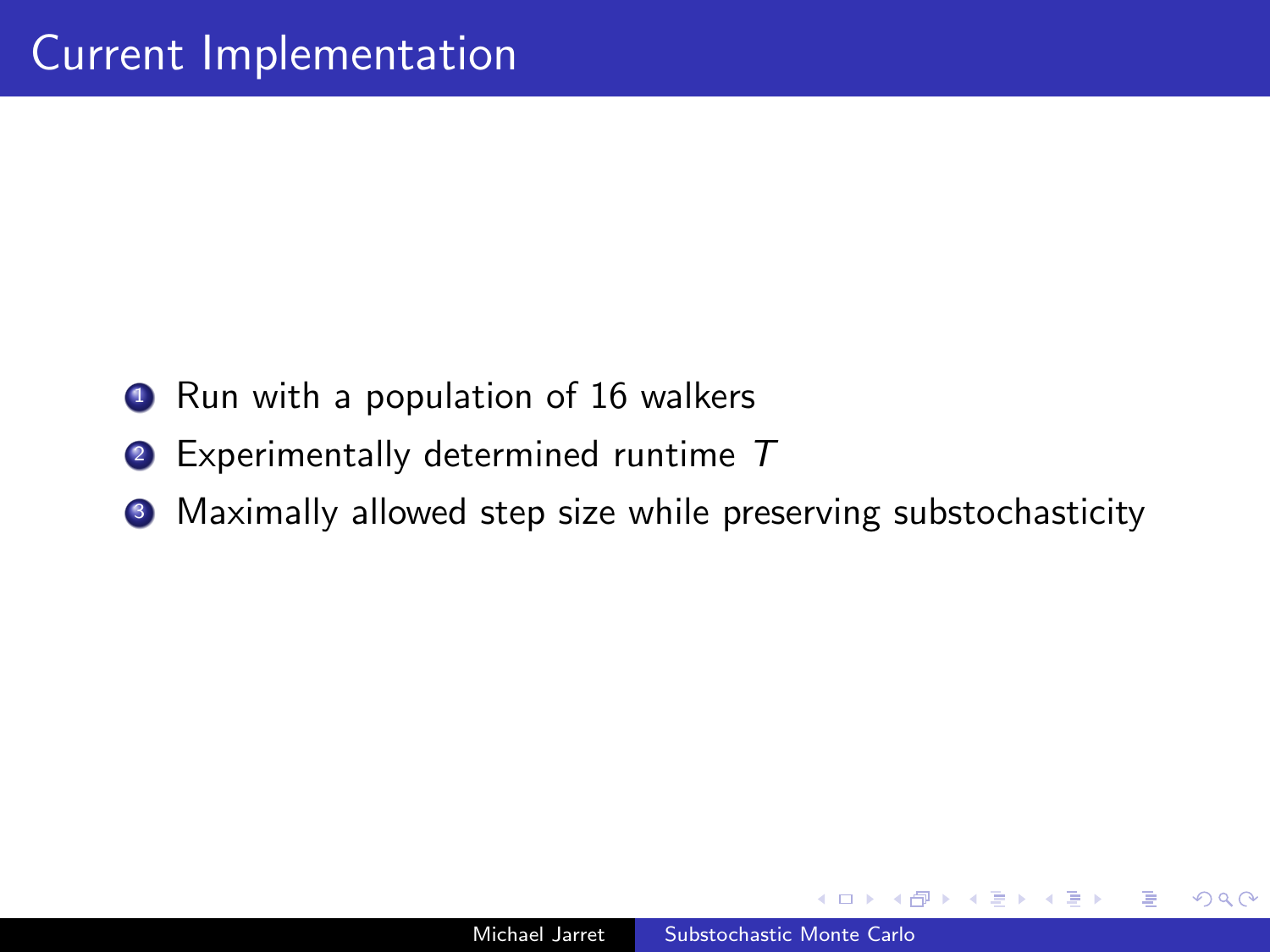- **1** Not a partial solver. Each step evaluates the complete cost function.
- <sup>2</sup> Not presently using any specifics of Max-SAT and assuming that bit flips are the best dynamics.
- **3** Little preprocessing (naive biasing which may hurt us)
- <sup>4</sup> Fails without tautology removal (artifact of implementation)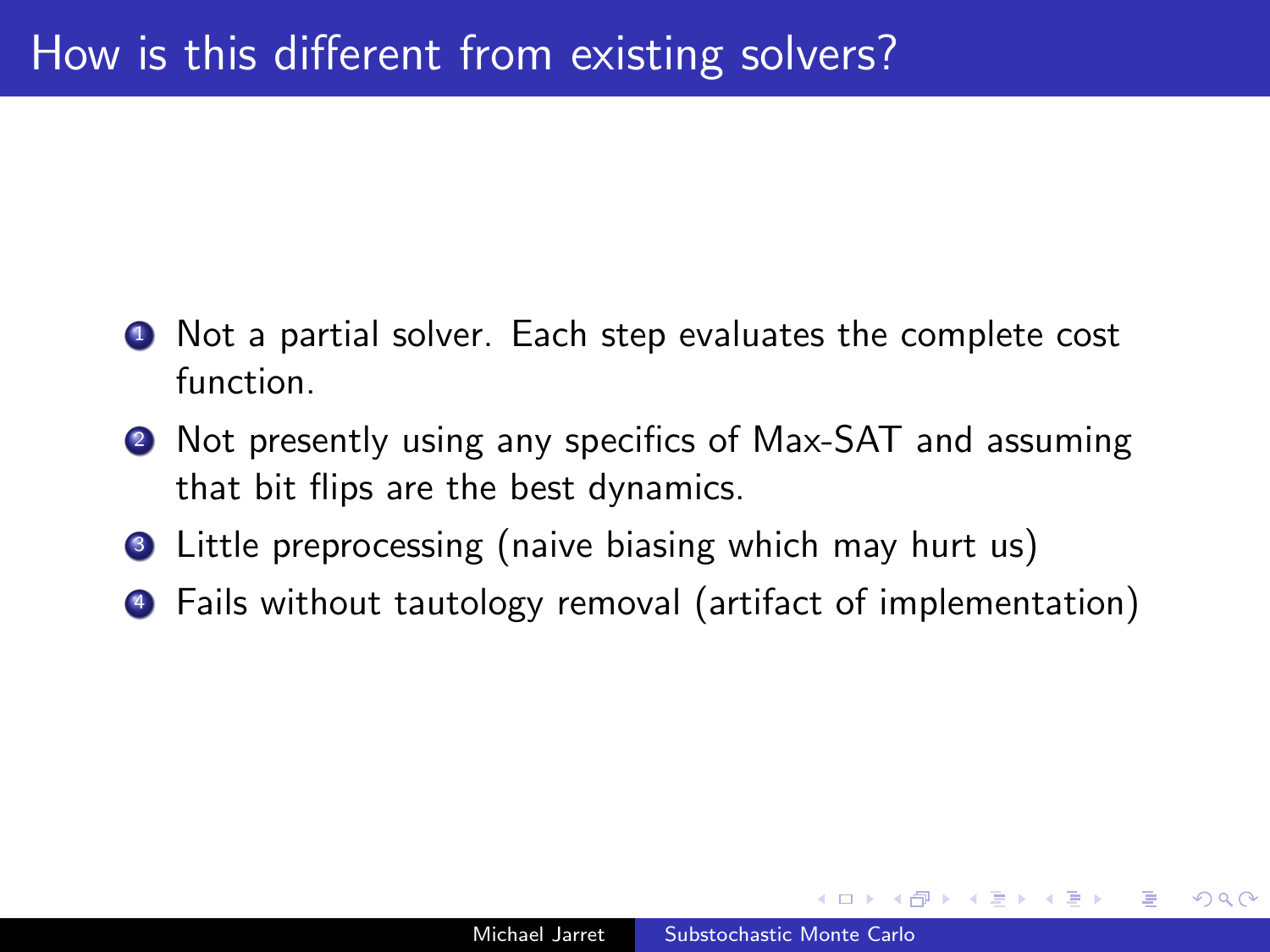Open questions and future work:

 $2Q$ 

∍

э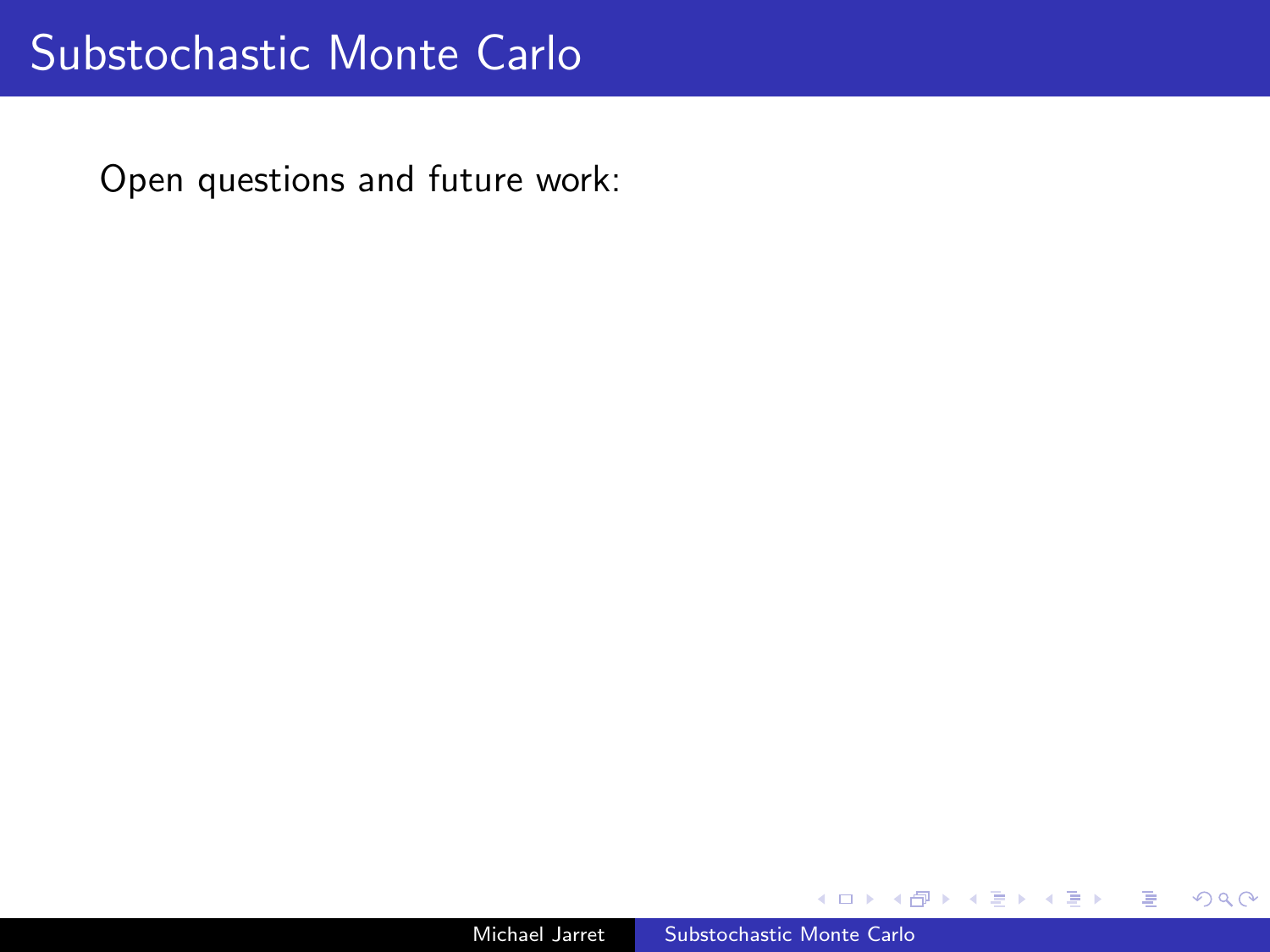Open questions and future work:

Everything.

 $2Q$ 

∍

э

 $\sim$ 

∍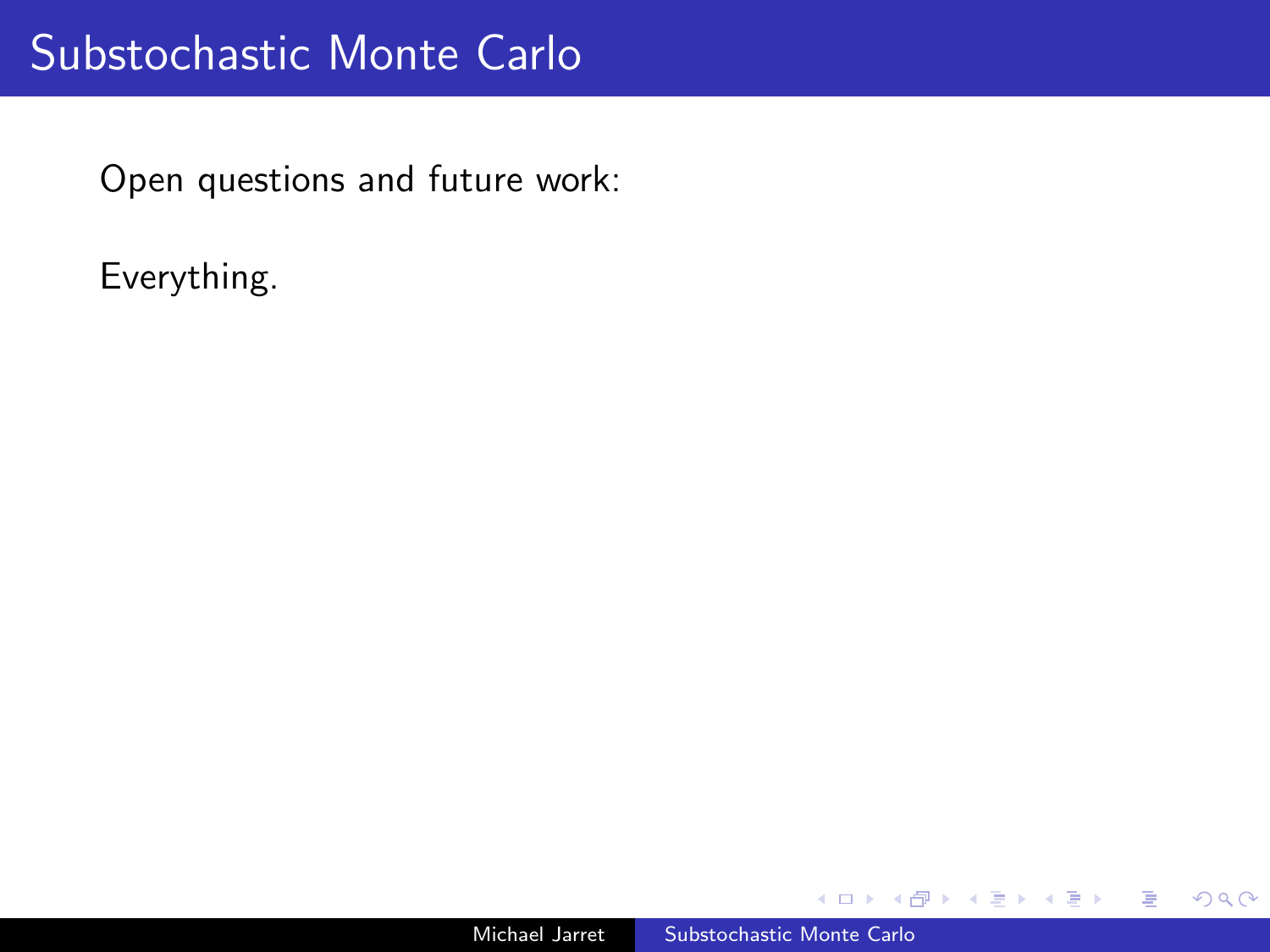Open questions and future work:

Everything.

- **1** Better dynamics (other graphs) or varying graphs
- 2 Pre-processing
- <sup>3</sup> Dynamically updated annealing schedules
- <sup>4</sup> Learning processes



 $QQ$